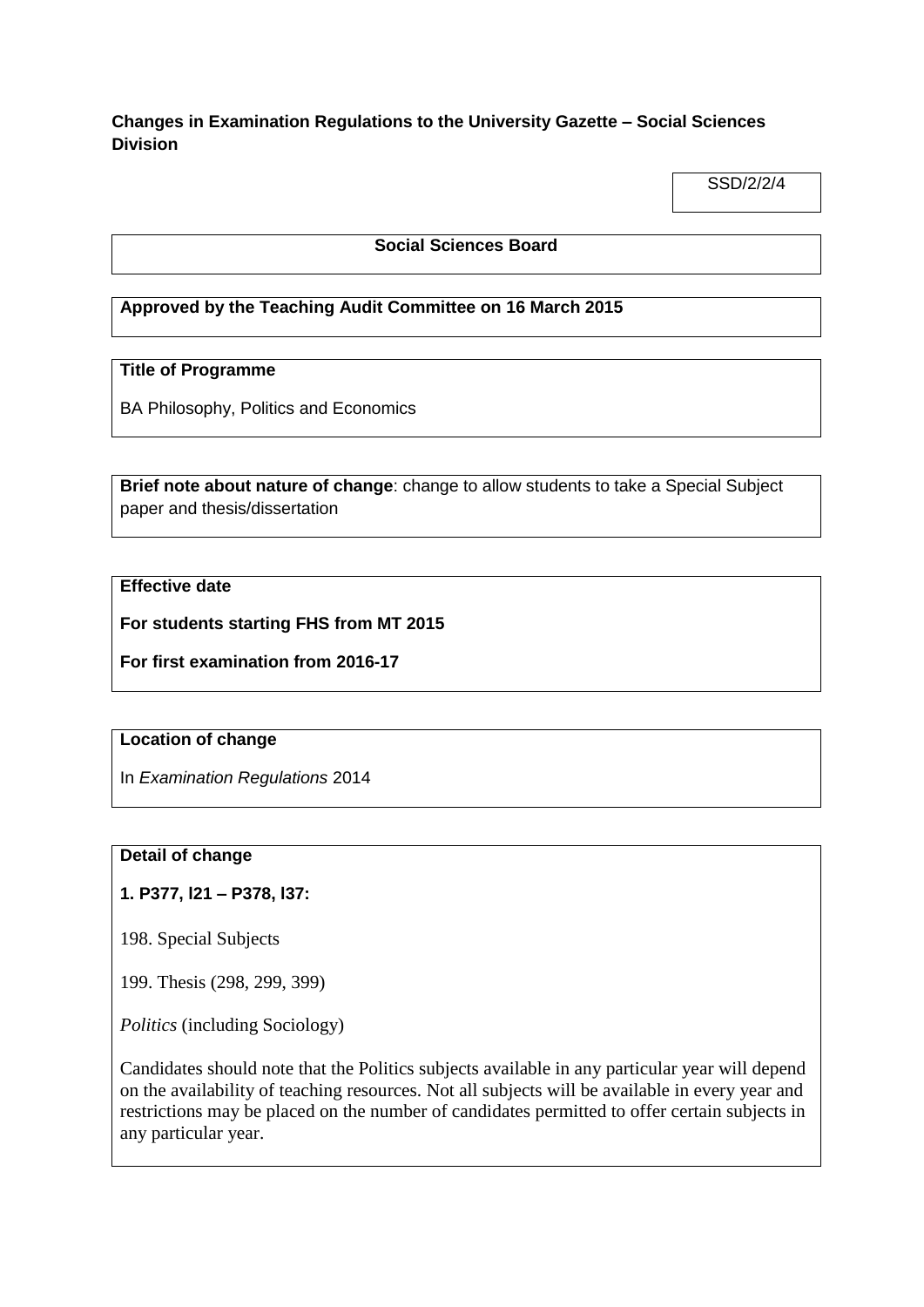201. Comparative Government

- 202. British Politics and Government since 1900
- 203. Theory of Politics (114)
- 204. Modern British Government and Politics

205. Government and Politics of the United States

- 206. Politics in Europe
- 207. Politics in Russia and the Former Soviet Union
- 208. Politics in Sub-Saharan Africa
- 209. Politics in Latin America
- 210. Politics in South Asia
- 211. Politics in the Middle East
- 212. International Relations in the Era of Two World Wars
- 213. International Relations in the Era of the Cold War
- 214. International Relations
- 215. Political Thought: Plato to Rousseau
- 216. Political Thought: Bentham to Weber
- 217. Marx and Marxism
- 218. Sociological Theory
- 219. The Sociology of Post-Industrial Societies
- 220. Political Sociology
- 222. Labour Economics and Industrial Relations (307)
- 223. The Government and Politics of Japan
- 224. Social Policy
- 225. Comparative Demographic Systems (315)
- 226. Quantitative Methods in Politics and Sociology (313)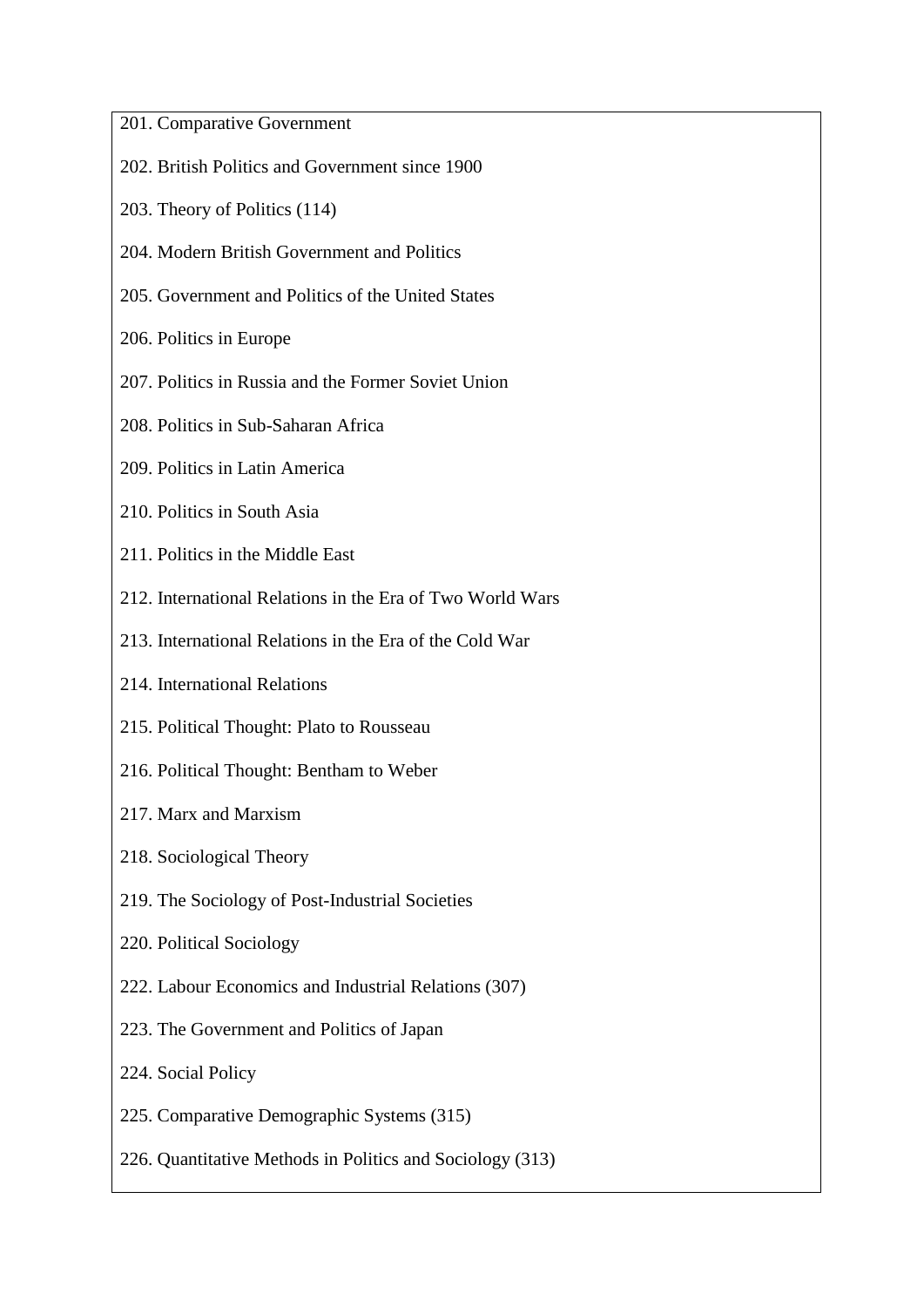227. Politics in China

228. The Politics of the European Union

297. Special subject in Politics (199, 298, 299, 399)

298. Supervised dissertation (199, 297, 299, 399)

299. Thesis (199, 298, 399)

*Economics*

Not all Economics subjects may be offered in any particular year. There may also be restrictions on numbers permitted to offer some Economics subjects in any particular year.

Economics subjects available to candidates in any particular year will depend on the availability of teaching resources. Details of the choices available for the following year will be announced at the Economics Department's 'Options Fair' at the beginning of the fourth week of the first Hilary Full Term of candidates' work for the Honour School, and will be posted on the Department's undergraduate web-site at the same time.

- 300. Quantitative Economics
- 301. Macroeconomics
- 302. Microeconomics
- 303. Microeconomic Theory
- 304. Money and Banking
- 305. Public Economics
- 306. Economics of Industry
- 307. Labour Economics and Industrial Relations (222)
- 308. International Economics
- 309. Command and Transitional Economies
- 310. Economics of Developing Countries
- 311. British Economic History since 1870
- 314. Econometrics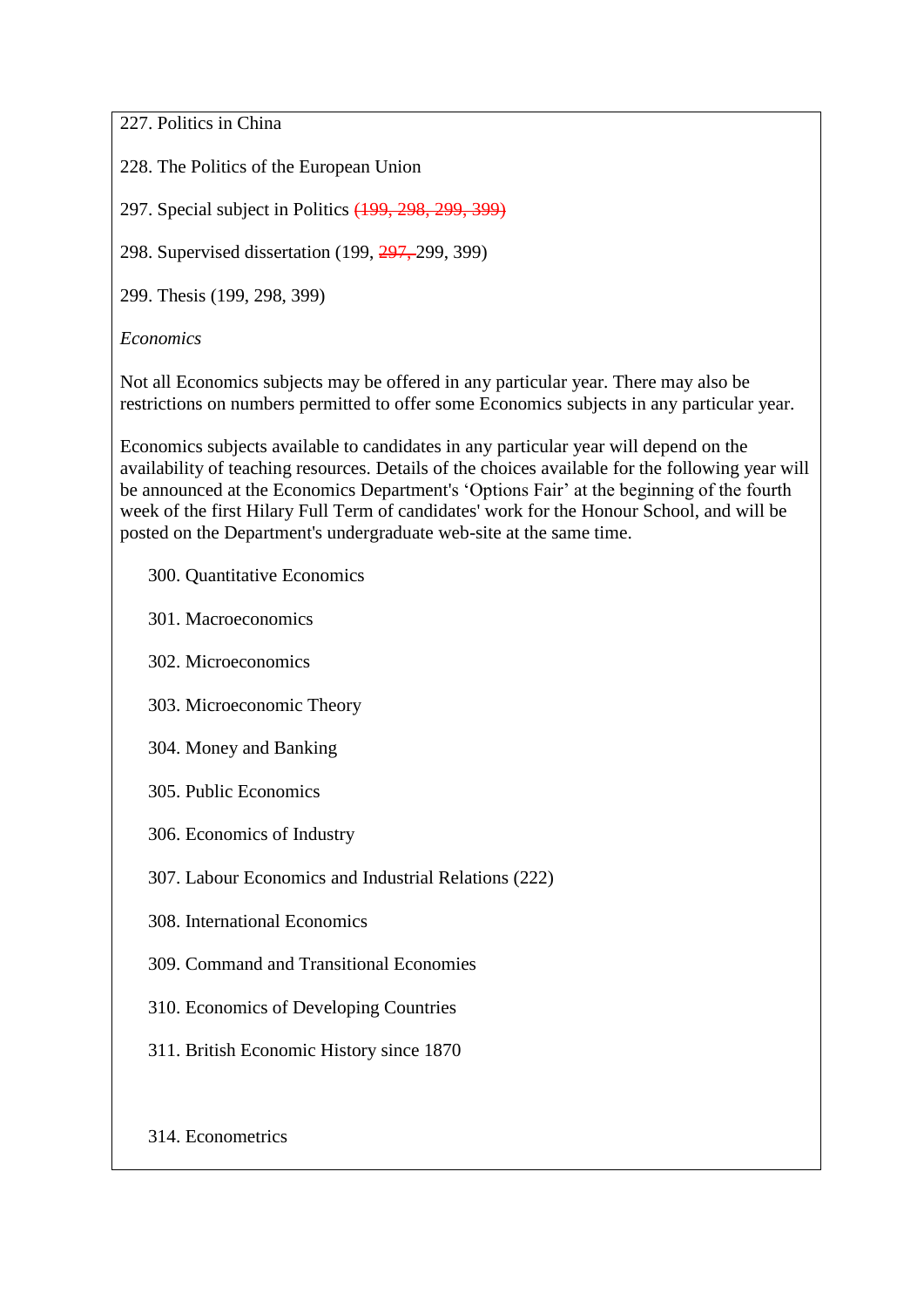315. Comparative Demographic Systems (225)

316. Economics of OECD Countries

317. Economic Decisions within the Firm

318. Finance

319. Game Theory

320. Mathematical Methods

321. The Philosophy and Economics of the Environment (126)

399. Thesis (199, 298, 299)

*The Department of Economics should be consulted to confirm numbering and titles in the above list.*

# **2. P383, l27 – P384, l20:**

297. *Special Subject in Politics* (199, 298, 299, 399) Special Subjects will be examined by examination paper. No candidate may offer more than one Special Subject. A Special Subject may not be offered by candidates also offering a thesis (199, 299, 399) or Supervised dissertation (298). Depending on the availability of teaching resources, not all Special Subjects will be available to all candidates in every year. Candidates may obtain details of the choice of Special Subjects for the following year by consulting lists posted at the beginning of the fourth week of Hilary Term in the Department of Politics and International Relations and circulated to Politics tutors at colleges admitting undergraduates.

298. *Supervised dissertation* With the approval of the Politics sub-faculty, members of staff willing to supervise a research topic shall through the Administrator of the Department of Politics and International Relations place on the noticeboard of that Department not later than Friday of fourth week of Hilary Term a short description of an area of politics (including international relations and sociology) in which they have a special interest, a list of possible dissertation topics lying within that area, an introductory reading list, and a time and place at which they will meet those interested in writing a dissertation under their supervision for assessment in the following year's examination. Members of staff agreeing to supervise an undergraduate shall provide him or her with tutorials or intercollegiate classes equivalent to a term's teaching for a normal paper, the cost of such tutorials or classes to be met by the college. They shall notify the colleges of the undergraduates involved and the Administrator of the Department of Politics and International Relations. Candidates offering a thesis (199, 299, or 399) or a Special Subject in Politics (297) may not also offer a supervised dissertation. The regulations governing the length, the format, and the time, date and place of submission of a supervised dissertation shall be the same as those for the thesis. Every candidate who wishes to submit a supervised dissertation shall give notice of his or her intention to do so to the Registrar on his or her examination entry form. Every candidate shall sign a certificate to the effect that the supervised dissertation is his or her own work and that it has not already been submitted, wholly or substantially, for another Honour School of this University or for a degree of any other institution. The supervisor(s)